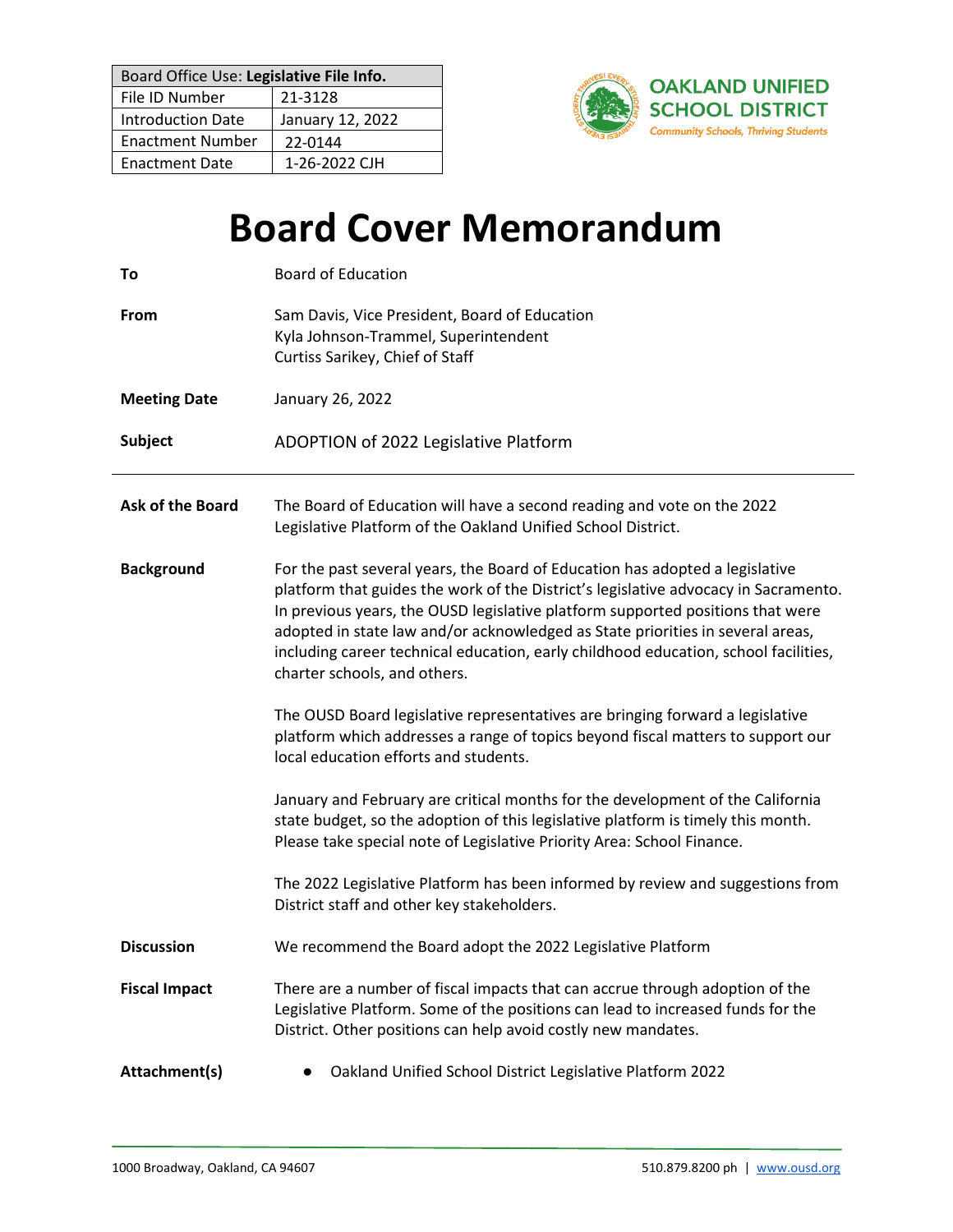### **Oakland Unified School District Legislative Platform 2022**

### Background



Recognizing we are in the process of coming back from the trauma and challenges of the pandemic, a time in our history like no other, is key in helping our students and our organization recover and grow stronger into the future. At the same time, during the pandemic, we were reminded in vivid terms how important our schools are in our community. OUSD schools are where Oakland comes together. They are places of joy and beauty, safety and rejuvenation, friendship, and scholarship.

We aim to build on our foundation as a full-service community school district and a district focused on equity and college, career, and community success.

We adopted a Strategic Plan 2021-2024 to guide us on this journey and to bring together the collective resilience, wisdom, ideas, and know-how of our community to create the conditions for all of our students to thrive. Our legislative priorities are aligned and support our four key initiatives: Ensuring Strong Readers by Third Grade; Supporting Empowered Graduates; Creating Joyful Schools; and Growing a Diverse and Stable Staff. Moreover, our strategic plan is unapologetically about Black and Brown excellence - meaning that our planning, strategy, training, resources, and programming is designed by centering our most marginalized students, our students furthest from success and opportunity. We are committed to the success of *all* students. The Legislative Platform is aligned with the key initiatives of our Strategic Plan.

We also know that the pandemic has exacerbated ongoing challenges and created new ones that we must continue to problem solve, address and build new innovative solutions and partnerships to ensure the health of our district for current and future students. The myriad issues of declining enrollment, increased chronic absenteeism, increased demand for independent study, profound social-emotional impacts on students, and the need for continued commitment to COVID testing, safety and vaccinations call on us to lead with grace, intelligence and perseverance locally while also advocating and partnering with state entities for the best solutions - with student academic and social-emotional success at the center.

Fulfilling our vision and mission, addressing challenges and innovating for student success requires resources and the strategic use of all of our assets. We are committed to pursuing adequate resources for our students and transparently and responsibly managing our resources to ensure the success of current students and many generations of future students. Our plans and actions today must be with the mindset of building a healthy and exemplary school district for our children's children.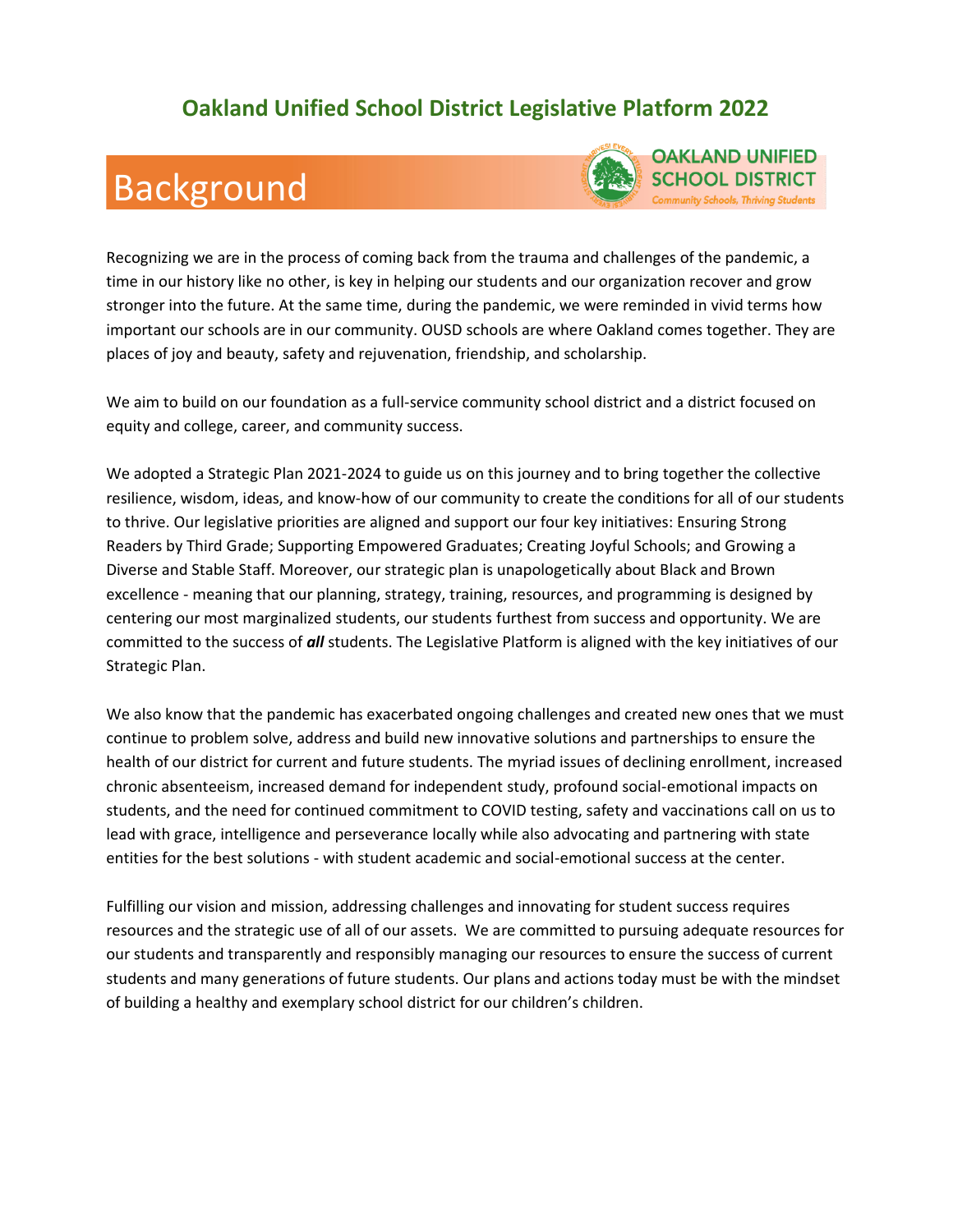## Legislative Priority Areas



#### **School Finance**

OUSD aspires to return to a full, democratic local-controlled school district and supports fiscal policies that provide stable, adequate, and equitable funding that reflect the costs of giving our students regardless of their background—what they need to be successful in school and in the community. We support providing an additional year of hold harmless as the start of a multi-year soft-landing approach to address the enrollment and attendance declines resulting from the pandemic era. We also support increasing base LCFF funding and ultimately to shift from ADA to an enrollment-based funding system, ensuring California is among the top ten in the nation in per-student spending. We also recognize that our state's reliance on one-time and categorical funding mechanisms can present long-term budgeting challenges. State and federal fiscal resources should recognize and accommodate regional cost differences and unique costs of serving vulnerable student groups who need additional instructional and non-instructional support to attain educational parity, such as unhoused and refugee students.

#### **Ensuring Strong Readers by the Third Grade**

**Accountability:** OUSD supports a multiple-measures accountability system that aligns with our continual improvement model catalyzed by the Local Control and Accountability Plan and the California School Dashboard. We believe a continuous improvement approach to accountability will propel our District and schools toward increased performance targets through careful analysis of student performance data that includes the use of a student growth model when evaluating annual standardized assessment results. Additionally, OUSD will create new efficient and effective systems to monitor the requirements that accompany state and federal grants and the other laws that attribute responsibility to public schools for oversight.

**Early Education:** OUSD supports policies that aim to achieve a coherent, high-quality pre-kindergarten system, with minimal application complexities and stable, meaningful funding. We know that highquality early learning opportunities benefit all our children; particularly those who have not traditionally had access to high-quality programming. OUSD believes that providing a quality preschool experience sets a positive start for the child's educational career. By investing in preschool, children have shortterm and long-term benefits, including improved academic and school readiness and higher graduation rates. We are committed to addressing the socio-economic challenges of our families that limit equitable access to the benefits of preschool.

#### **Supporting Empowered Graduates**

**Career Technical Education:** We support the continued and increased investment in the Career Technical Education (CTE) Incentive Grant Program that augments our local parcel tax and supports our effort to expand CTE opportunities for all students. Our local initiative has shown great results in increasing graduation rates, which are a top priority for our district. We are active participants in the K-12 Strong Workforce Program, collaborating with other K-14 CTE providers in our region to meet the needs of our students and our community. We support predictable, multiyear grants that allow us to flexibly invest in promising, high-quality local pathways without unnecessary state bureaucracy and requirements that inhibit our ability to expand CTE to all students.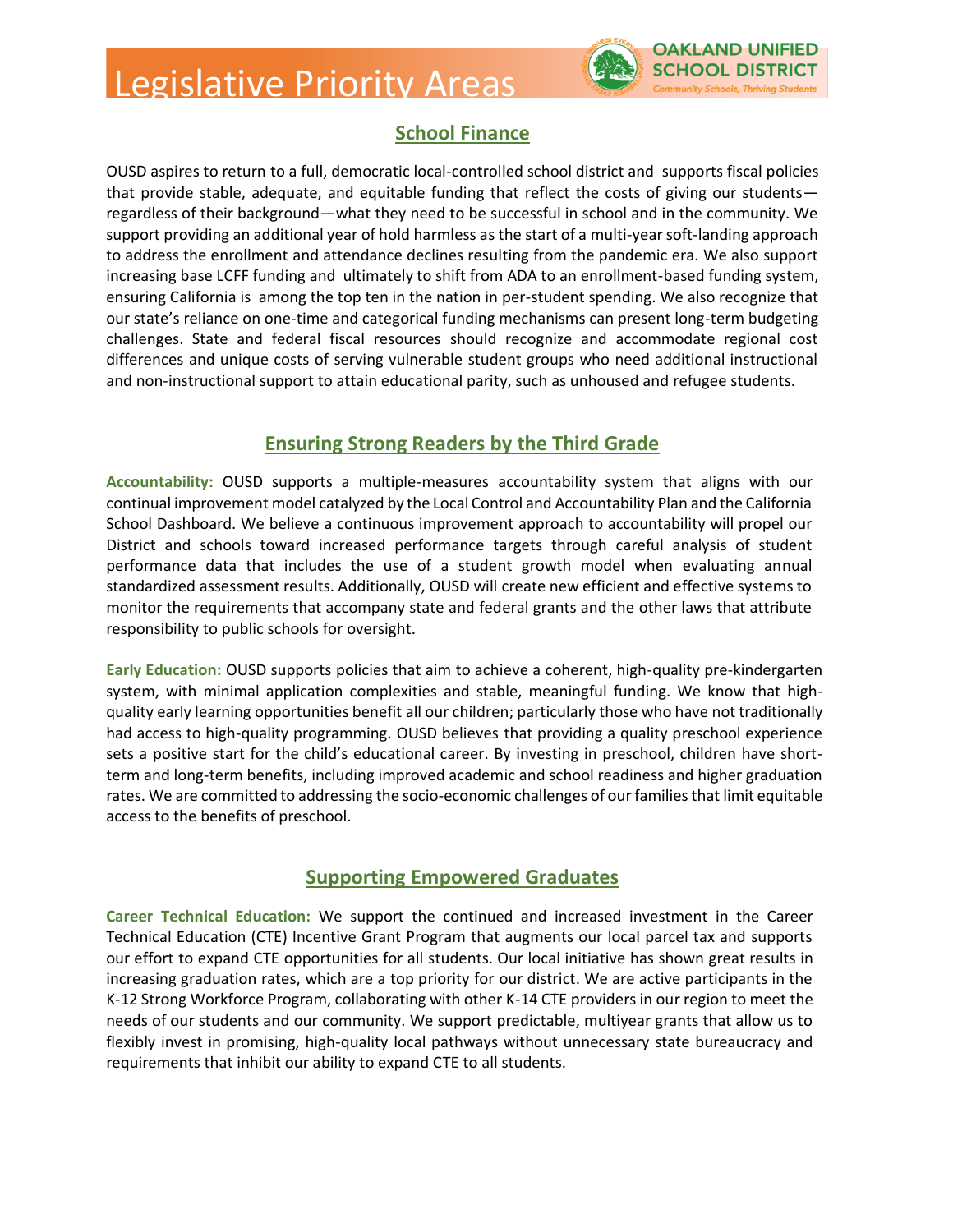### Legislative Priority Areas



#### **Creating Joyful Schools**

**Climate Resilience:** California is confronting challenges associated with the changing climate: power shutoffs, wildfires, drought, and related disasters, in addition to the longstanding challenge of earthquakes. The State has worked to provide resources to cities and counties to ensure continuity of critical infrastructure; it must recognize schools as essential providers as well in these emergency situations. Schools need assistance to ensure their resilience and ability to continue serving their communities during these challenges. Schools are important partners for meeting California's climate goals. With appropriate resources, schools can invest in green infrastructure, shade structures, renewable energy, energy storage, and electric vehicles and can address the health impacts of residual groundwater contamination from local industrialization. Ultimately, ADA is impacted when power and other public health and safety shutoffs occur and districts consequently lose funding.

**Community Schools:** OUSD believes that creating safe, caring, and supportive schools is essential to ensuring students' academic and social success. We have created health and wellness goals that support social, emotional, mental, and physical health and employ a restorative justice model that works to lower our rate of suspension and expulsion and to foster a positive school climate. We support increased resources that fund the district to address both the physical and mental health needs of our students and allow the district to respond to student misconduct in a constructive, locally determined manner. We also support a special provision that builds on the community schools model and provides incentives for districts to make vacant and/or underutilized facilities available to organizations providing essential services within our Community Schools model.

**Newcomer Students:** OUSD is a sanctuary for newcomer students, many of whom are unaccompanied minors. By 2022-23, we anticipate that 1 in every 5 of our high school students will be a newcomer. In addition to the challenges of adjusting to an unfamiliar country, newcomer students are often homeless, highly transient and often have untreated health and/or mental health issues and trauma. The state finance model should recognize that, unlike more stable student populations, refugee and newcomer students enroll in districts throughout the school year and thus should be accounted for purposes of funding on enrollment rather than attendance basis. Currently, migrant students with similar enrollment patterns are accounted for by enrollment and not by attendance.

**Special Education:** OUSD supports educational and fiscal policies that, when accompanied by adequate resources, serve students with disabilities in learning environments where they can thrive. We believe that students should be given the opportunity to learn among their peers in classrooms where they are supported by staff and resources designed to eradicate barriers to their academic success. We believe charter schools should be required to join the SELPA of the district in which they are located as a condition of granting or renewal of their charter. We believe in increases to the scope of the extraordinary cost pool so that districts are reimbursed for a larger portion of the costs for students requiring residential placements, individual aides, and other intensive services. We believe in requiring charter schools to have certificated staffing with credentials in extensive support needs (ESN) in alignment with AB 1505, and mandating the disclosure of student data between charter schools and their authorizers.

**Student Safety:** OUSD supports reform of Title IX regulations at the federal level, and both increased resources and responsibilities from the state for districts to prevent sexual harassment and assault, including enacting more robust, victim-centered sexual harassment policies and procedures for K-12